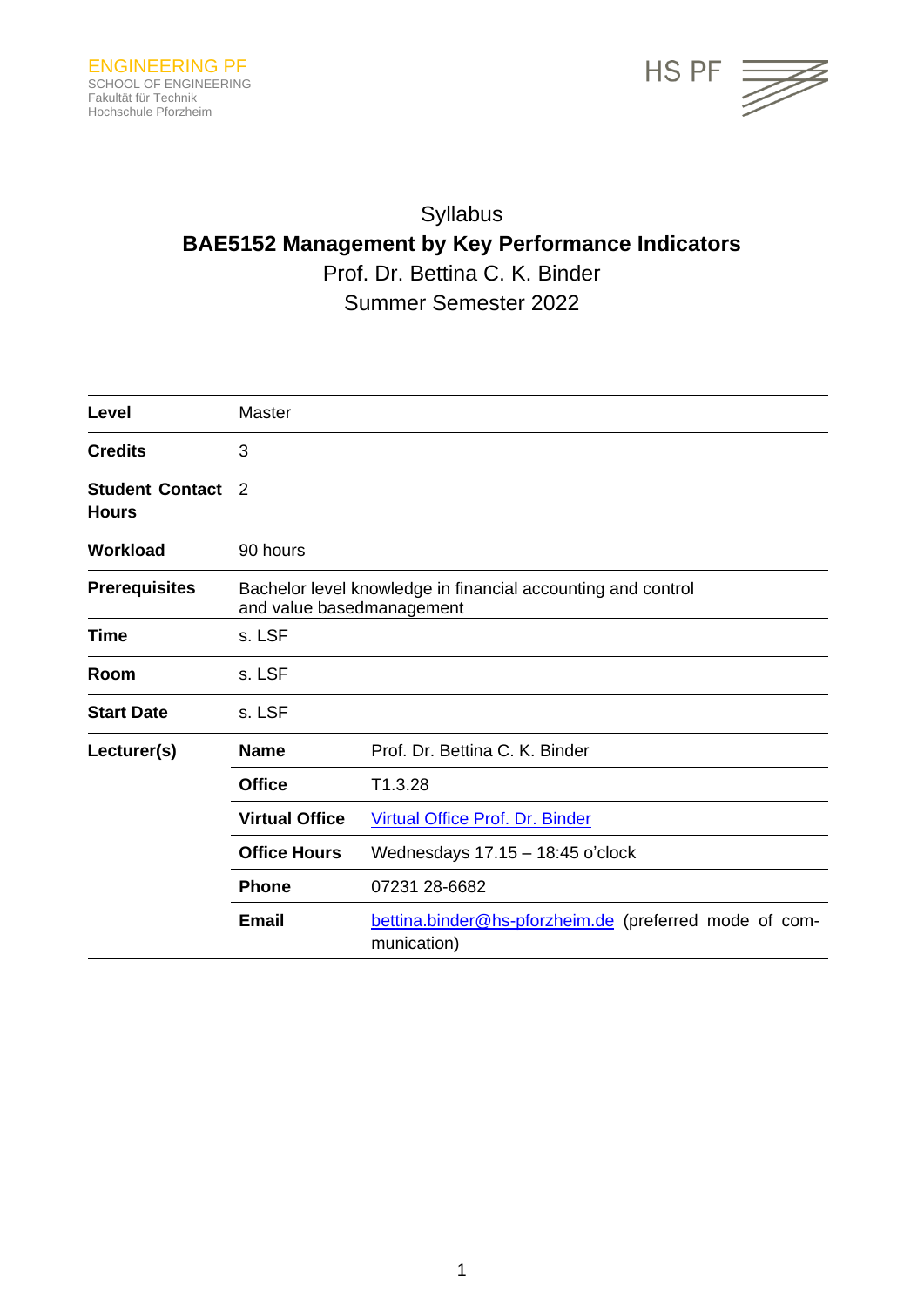#### **Summary**

The lecture provides an advanced knowledge in financial accounting, financial control, and includes treasury and cash flow management tools as well as the basicsof corporate taxation and investor relations. The course is a combination of lectures, workshops, case studies and students' presentations.

#### **Outline of the Course**

The course has a workshop character with audio-lectures, students presentations, case studies, discussions in class and (if available) lectures / presentations from outside experts. A fair knowledge of the students in finance, financial control and about capital markets is a prerequisite. Depending on the knowledge and the interests of the students, discussions can develop around the following course topics:

**No. Theme Ideas for presentations 1 The role of the Head of Controlling compared to the CFO** - Controller and finance manager personality - Different tasks, philosophy Show the differences of these 2 roles **2 Difference between Financial Management and Accounting** - Different tasks - Different acting persons, different targets Prepare an overview over the different tasks, responsibilities of the 2 philosophies **3 Characteristics of a balance sheet as main instrument in Financial Management** - Explain the basic positions of a BS Main BS positions, plausibility with P&L **4 Characteristics of a Profit & Loss (PL) statement as main instrument in Financial Management** - Explain the basic positions of a P&L Main P&L positions, plausibility with BS **5 Characteristics of a cash flow statement as main instrument in Financial Management** - Explain the basic positions of a cash flow statement Main cash flow statement positions, typical purpose **6 Different reporting types and regulations – Controlling analysis, IFRS-reporting, US-GAAP reporting** - Reporting content, responsibilities Give an overview over the 3 different reporting systems **7 Digitalized reporting** - Reporting process standardized and digitalized New tasks for the controller in a digitalized reporting process **8 Digitalized planning** - Planning process standardized and digitalized New tasks for the controller in a digitalized planning process - Which typical KPIs should be measured in an EVA-analysis Overview over the KPIs in an EVAanalysis - Which typical KPIs should be measured (e.g. ROI, etc.) Plausibility of the Return-KPIs

Table with course topics, details and ideas for presentations

| 9               | <b>EVA-analysis – typical KPIs</b><br>- Which typical KPIs should be measured in an EVA-analysis                                                                                                                                                                                         | Overview over the KPIs in an EVA-<br>analysis                                                                                                                                                                             |
|-----------------|------------------------------------------------------------------------------------------------------------------------------------------------------------------------------------------------------------------------------------------------------------------------------------------|---------------------------------------------------------------------------------------------------------------------------------------------------------------------------------------------------------------------------|
| 10              | Return figures-analysis – typical KPIs<br>- Which typical KPIs should be measured (e.g. ROI, etc.)                                                                                                                                                                                       | Plausibility of the Return-KPIs                                                                                                                                                                                           |
| 11              | The 2008/2009 crisis of the financial markets – was Value<br>based Management useful to survive?<br>- From the collapse of the U.S. housing<br>- Spill-over-effects on the production and services sectors of the<br>global economy                                                      | Prevention measures of Value based<br>Management against a repetition in the<br>future                                                                                                                                    |
| 12 <sub>2</sub> | The 2011 crisis of the Euro, following the Greece financial debt<br>breakdown - can Value based Management help?<br>- Why and how does a 3% GNP-country influence the European<br>and global financial markets?<br>- The Greece crisis as a miracle play for Portugal, Italy, and Spain? | The two Greece crises 2011; explain<br>reasons and analyze and discuss the<br>political and financial support measures<br>taken<br>Prevention measures of Value based<br>Management against a repetition in the<br>future |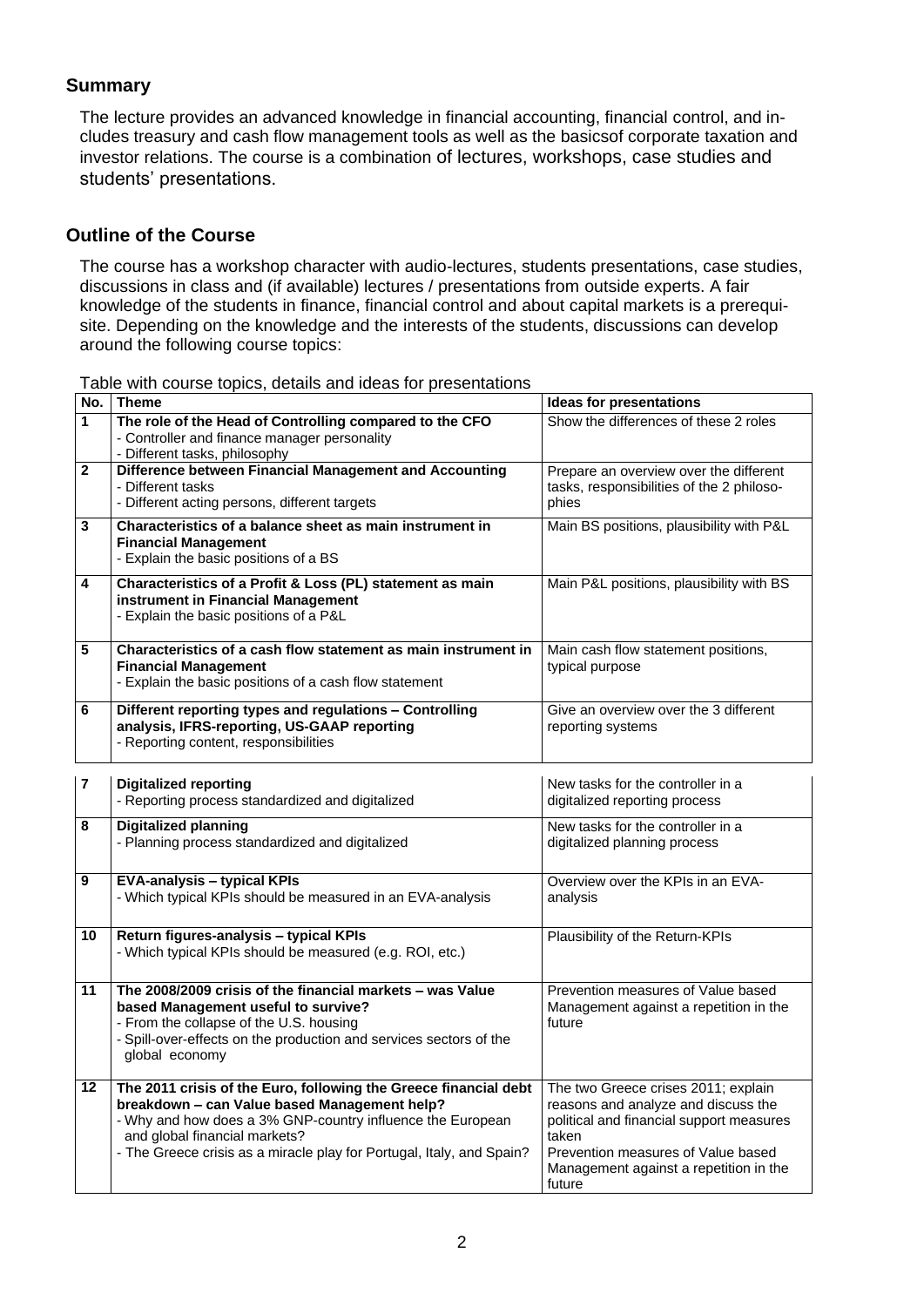# **Course Intended Learning Outcomes and their Contribution to Program Intended Learning Outcomes / Program Goals**

|                      | <b>Program Intended Learning Outcomes</b>                         | <b>Course Intended Learning Outcomes</b>                            |
|----------------------|-------------------------------------------------------------------|---------------------------------------------------------------------|
|                      | After completion of the program the stu-<br>dents will be able    | After completion of the course the students will be able            |
| $\blacktriangleleft$ | Responsible leadership in organizational contexts                 |                                                                     |
| 1.1                  | to demonstrate their solid knowledge of nu-                       | to adequately use key figures to control a company.                 |
|                      | merous relevant management principles. They                       |                                                                     |
|                      | are able to explain and discuss them discern-                     |                                                                     |
|                      | ingly.                                                            |                                                                     |
| 1.2                  | to apply management principles within an or-                      | to apply concepts of global business analysis and management.       |
|                      | ganizational context.                                             |                                                                     |
| $\overline{2}$       | Creative problem solving skills in a complex business environment |                                                                     |
| 2.1                  | to recognize and define problems as well as                       | to lead technical discussions on topics relevant to controlling.    |
|                      | assess their importance.                                          |                                                                     |
| 2.2                  | to analyse complex in-company and inter-                          | the use of company key figures for target-oriented control and      |
|                      | company problems and challenges from differ-                      | know their limits and their benefits.                               |
|                      | ent perspectives and/or within an international                   |                                                                     |
|                      | context.                                                          |                                                                     |
| 2.4                  | to clarify successfully complex problems and                      | to prepare and deliver presentations and scientific seminar papers  |
|                      | solutions to both experts and laymen.                             | on topics relevant to controlling.                                  |
| 3                    | Creative problem solving skills in a complex business environment |                                                                     |
| 3.2                  | to successfully apply research methods rel-                       | to write seminar papers in compliance with the principles of scien- |
|                      | evant to engineering and management.                              | tific work.                                                         |
| 4                    | Interdisciplinary and integrative work                            |                                                                     |
| 4.1                  | to apply their expert knowledge in the engi-                      | to use controlling knowledge, which helps to evaluate technical     |
|                      | neering and business field and to provide inte-                   | concepts with regard to their economic sense.                       |
|                      | grated solutions to complex tasks.                                |                                                                     |

## **Teaching and Learning Approach**

The teaching and learning approach is based on three didactical methods:

- 1) The theoretical key knowledge and the basic concepts are taught during the lecture / presentation. The students gain methodological knowledge and receive guidance abouthow to implement the introduced concepts and tools. Questions and comments of the students are welcome during the lecture / presentation.
- 2) After the audio-lecture / presentation, the students should reflect and sum up the contentof the audio-lecture / presentation with the aid of course materials provided. The theoretical knowledge is engrossed and converted into practice by examples, student presentations and case studies. An active participation in class is an importantpart of the teaching and learning approach.
- 3) The students should be able after visiting the course to solve transfer questions andexplain the learned objectives with other examples on basis of companies of other branches.

For this reason the students can always communicate with the instructor and get supportand advice via email or during the office hours.

#### **Literature and Course Materials**

- **Annual reports** of leading international companies (e.g. SAP, Bosch, Daimler).
- **Atrill, P., McLaney E. (2014),** Accounting and Finance for Non-Specialists, 9th ed., Harlow: Perason.
- **Buchholz R. (2016),** Grundzüge des Jahresabschlusses nach HGB und IFRS, 9.Auflage, München: Vahlen.
- **Higgins, R.C. (2015),** Analysis for Financial Management, 11th ed., New York:Mc Graw Hill Education.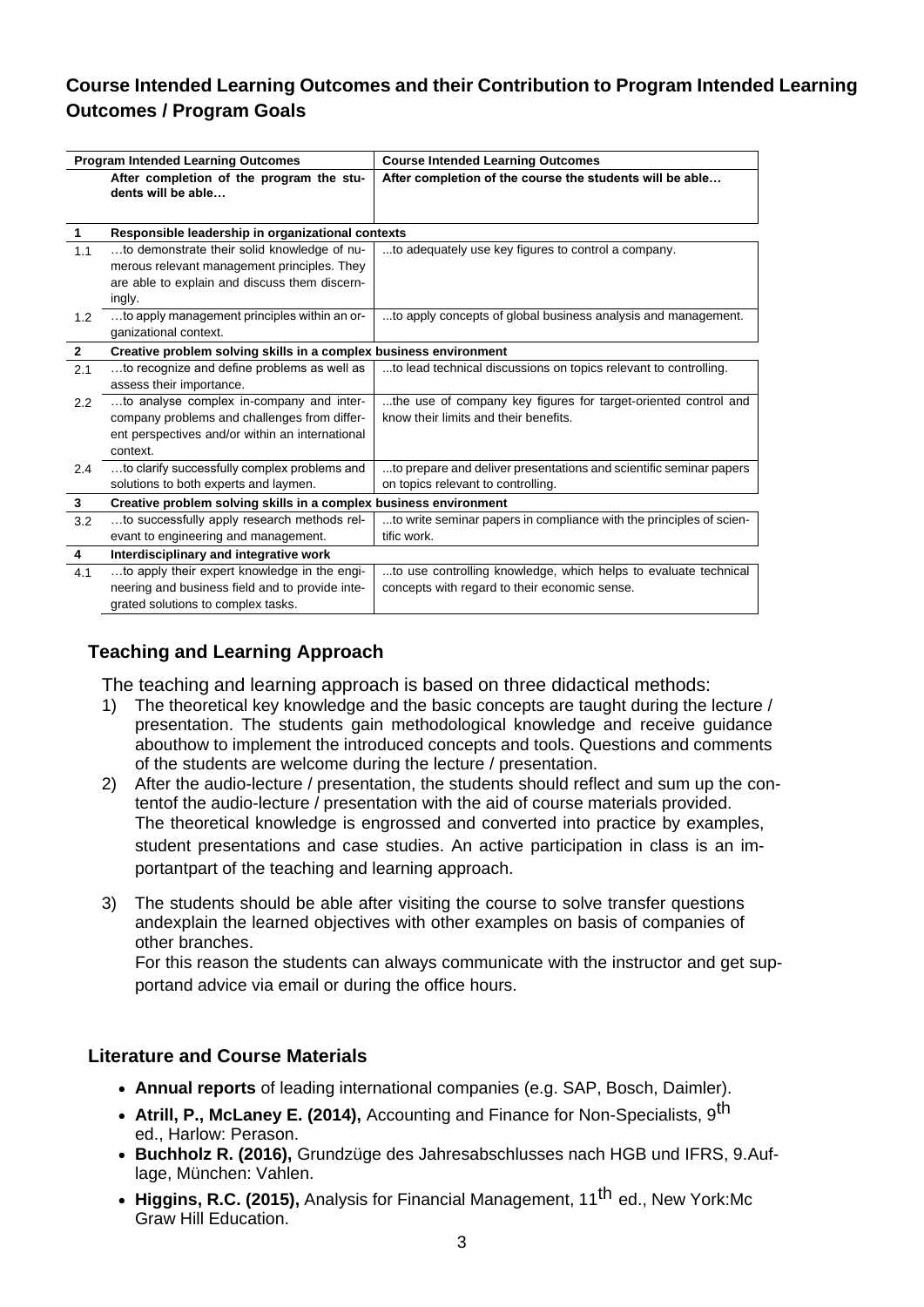- **Holmes G., Sugden A., Gee P. (2008),** Interpreting Company Reports andAccounts,  $10^{th}$  ed., Harlow 2008.
- **Horváth, P., Gleich, R., Seiter, M. (2015),** Controlling. 13. Aufl., München: Vahlen.
- **Horváth & Partner (2015, Hrsg.),** Das Controllingkonzept, 8. Aufl., München:Dtv.
- **Kieso, D.E., Weygandt, J.J., Warfield, T.D. (2013),** Intermediate Accounting, 15<sup>th</sup> edtion, New York: Wiley.
- **Vollmuth H.J. (2009),** Bilanzen. richtig lesen, besser verstehen, optimal gestalten, 9. Auflage, Freiburg: Haufe.
- **Weber, J., Schäffer U. (2016),** Einführung in das Controlling, 15. Aufl., Stuttgart: Schäffer Poeschel.
- Weygandt, J.J., Kieso, D.E., Kimmel, P.D. (2016), Financial Accounting, 10<sup>th</sup> edition, New York: Wiley.
- **Weygandt, J.J., Kieso, D.E., Kimmel, P.D. (2012),** Managerial Accounting, 6th edition, New York: Wiley.

Basic and first reading material for the chosen presentations may be found in theinternet or in the library. Also the professor may be able to provide some help in finding first relevant literature.

Class handouts / power point slides can be found on the internet under <https://lms.hs-pforzheim.de/login/index.php>

## **Assessment**

There is a written exam at the end of the semester of 60 min / 45 min.

The following requirements have to be completed for getting a grade:

- Activities  $1 3$ :
	- listening to the audio-lecture and preparing fort he exam,
	- lecture participation for having casestudy knowledge and oral participation,
	- students presentation,

will be graded each separately, and on that basis an average grade per person will be built by the professor:

- Students are required to prepare a 5 minutes presentation (for 2 students 10 minutes) in which they give an overview of a specific topic of the course and show a-depth understanding of the topic
- The presentation will be afterwards discussed in class (10 15 minutes).
- Active general participation in English during the lectures, and especially in brainstorming,workshops, and case studies is necessary.

## **Grading and course certificates**

- $1 =$  sehr gut  $=$  represents exceptional work, far above average.
	-
- 
- $2 = \text{gut}$  = represents good work, above average.
- $4 =$  ausreichend  $=$  represents below average work with considerable shortcomings.
- $3 = 6$ efriedigend  $=$  represents average work.
- 
- $5 =$  nicht ausreichend  $=$  is just exceptional work in the wrong direction or with unacceptable shortcomings.

Course certificates or other acknowledgements for attendance of the course can only be granted to students who actively participated in the discussions (30% of the grade) and made a sufficiently graded presentation (20% of the grade) and had success in the exam (50% of the grade).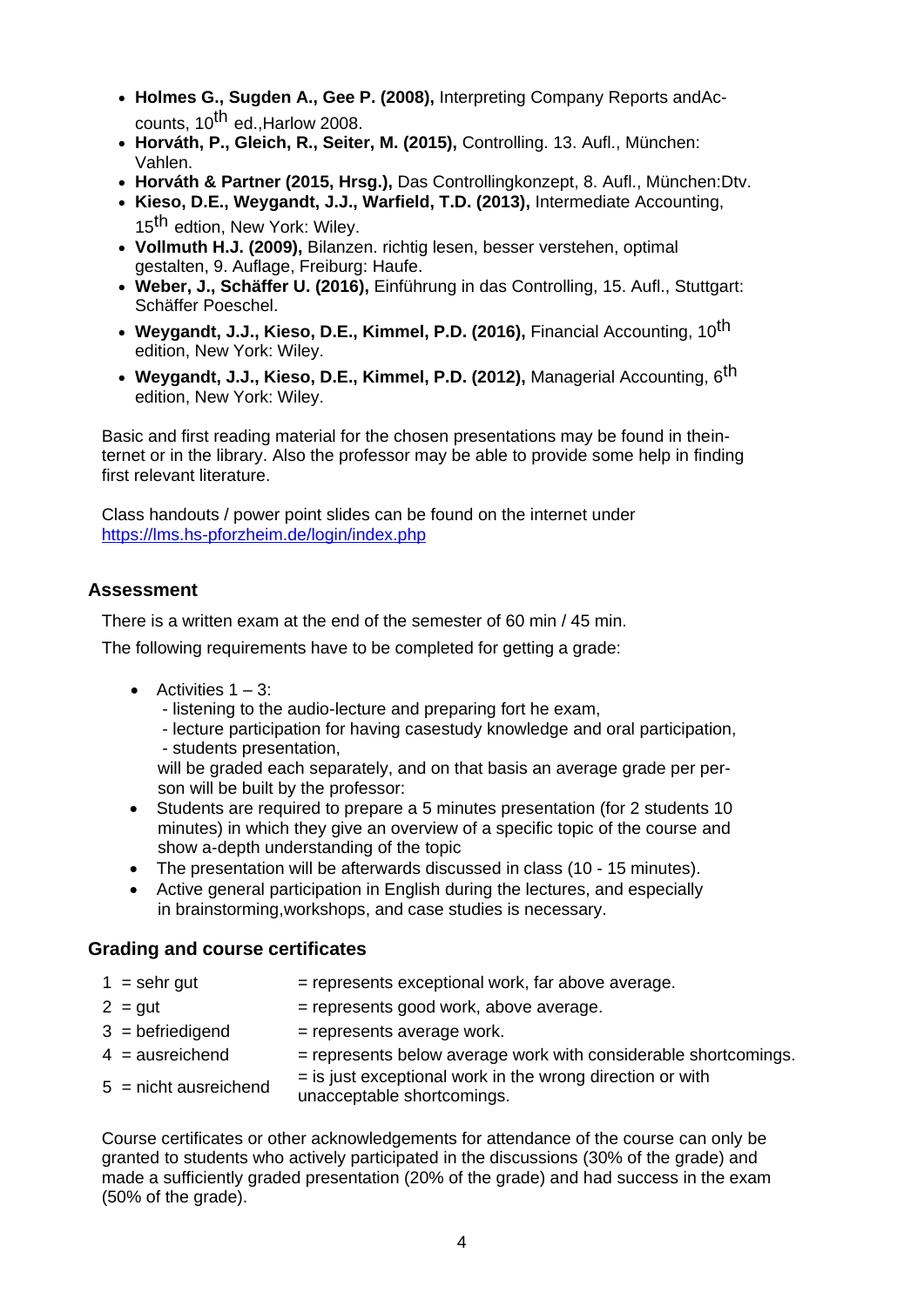| <b>No</b> | <b>Date</b> | <b>Content</b>                                                                                                                                     |
|-----------|-------------|----------------------------------------------------------------------------------------------------------------------------------------------------|
| (1)       | 16.03.22    | Introduction to KPI Management<br><b>Overview Workshops</b><br>Discussion of rules, requirements, syllabus, citation styles,<br>schedule, grouping |
| (2)       | 23.03.22    | Workshop 1                                                                                                                                         |
| (3)       | 07.04.22    | Workshop 2                                                                                                                                         |
| (4)       | 13.04.22    | Workshop 3                                                                                                                                         |
| (5)       | 20.04.22    | Workshop 4                                                                                                                                         |
| (6)       | 21.04.22    | Workshop 5                                                                                                                                         |
| (7)       | 27.04.22    | Workshop 6                                                                                                                                         |
| (8)       | 28.04.22    | Workshop 7                                                                                                                                         |
| (9)       | 12.05.22    | Workshop 8                                                                                                                                         |
| (10)      | 18.05.22    | Workshop 9                                                                                                                                         |
| (11)      | 25.05.22    | Workshop 10                                                                                                                                        |
| (12)      | 22.06.22    | Workshop 11                                                                                                                                        |
| (13)      | 29.06.22    | Workshop 12                                                                                                                                        |
| (14)      | n/a         | Preparation for the examination, Questions                                                                                                         |

## **Tentative Schedule (changes may be necessary)\***

\*see LSF

## **Code of Conduct for Students**

[Link to the Code of Conduct for online Teaching](https://e-campus.hs-pforzheim.de/business_pf/digital_learning_tools_links)

## **Teaching Philosophy**

In class, we consider the important concepts, models and principles of strategic and financial management and apply them on a real enterprise situation. I will assist you to develop a self-contained strategic thinking, based on the acquired basic skills, andto evaluate the opportunities and the threats of different strategies and financial management methods. I want to support every student who is committed to take the required knowledge and to pass the course successfully